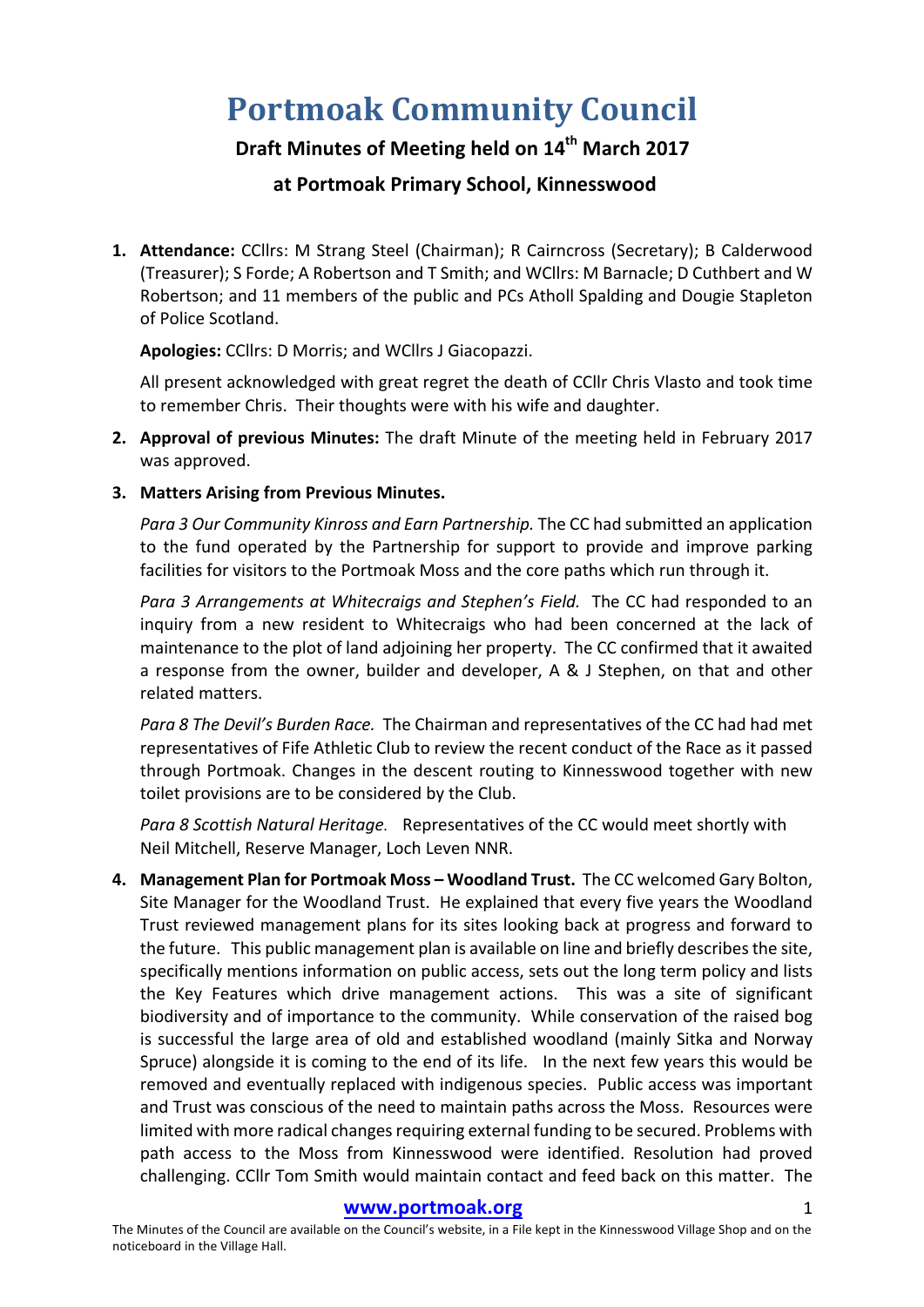CC noted that Woodland Trust Scotland is discussing with SNH the possibility of inclusion of Portmoak Moss within the Loch Leven NNR. The CC thanked Mr Bolton for his presentation.

**5.** Recycling provision, Kinnesswood. Arrangements to find a site for a limited recycling provision (bottle bank) in Kinnesswood were progressing, albeit slowly. Officers from PKC will revisit Kinnesswood shortly and if unable to find an appropriate site will contact the CC for advice. While such a provision would be welcomed by all, it would be particularly valued by those who had no ready access to distant recycling sites.

#### **6. Reports**

6.1 **Police**: The CC welcomed PCs Atholl Spalding and Dougie Stapleton. There had been no significant crime in the Portmoak Area. Across Kinross-shire agricultural theft remained a challenge and recent episodes of sheep worrying were a concern. Area Commander's Bulletins of  $16^{th}$  February, 23<sup>rd</sup> February and  $9^{th}$  March were noted.

6.2 **Treasurer**: The General Account at the end of February was £389.27 while the Michael Bruce Way account was £739.62 giving a total of funds on hand of  $£1,128.89$ 

#### 6.3 **Planning**:

- 1. *New applications:*
- *a) 17/00216/FLL Land 40 metres north of Levenmouth, Scotlandwell. Erection of a dwelling House on Plot 2 (Change of house type).* No Comment.
- b) 17/00366/FLL lona, Back Dykes Kinnesswood. Installation of replacement Windows. No Comment.
- *c) 17/00002/PAN Land 400 metres west of Tarnhill Milnathort, Erection of a Holiday*  Park, visitor centre, café/restaurant with residential accommodation and supporting *recreational infrastructure.* Information on the proposed development was at present sketchy. Residents were encouraged to attend an exhibition of what is proposed. This is to be held in the Campus on Wednesday 29<sup>th</sup> March *between* 12.30 and 19.30 and on Saturday  $1^{st}$  April *between 10.00 and 14.00*. They were encouraged to leave comments with the Planning Agent representative or to follow up with an email reflecting their comments after their visit. Portmoak CC is to be formally consulted. Subject to confirmation the agents for the applicants will make a presentation of the development proposals to the CC's meeting on  $18<sup>th</sup>$  April to which all would be invited.
- *2. Progress with Developments:*
- a) *Westfield Restoration and Regeneration Project, Fife (16/03661/EIA).* Arrangements for a further consultation involving Kinross-shire were anticipated.
- b) *Former Lomond Inn.* Permission for part demolition of site buildings (16/00325/CON had been granted and was effectively concluded leaving the original Inn. Formal approval for the development had yet to be confirmed (16/00326/FLL). Until that had happened new build would not commence.
- c) *Glenlomond.* No progress was noted. Formal approval for the development had yet to be confirmed (16/00751*/*FLL).

6.4 **Roads:** The Chairman reported that he had written to Charles Haggart, Traffic and Network Manager, PKC, responding to his letter of  $14<sup>th</sup>$  February making it clear that the

#### **www.portmoak.org** 2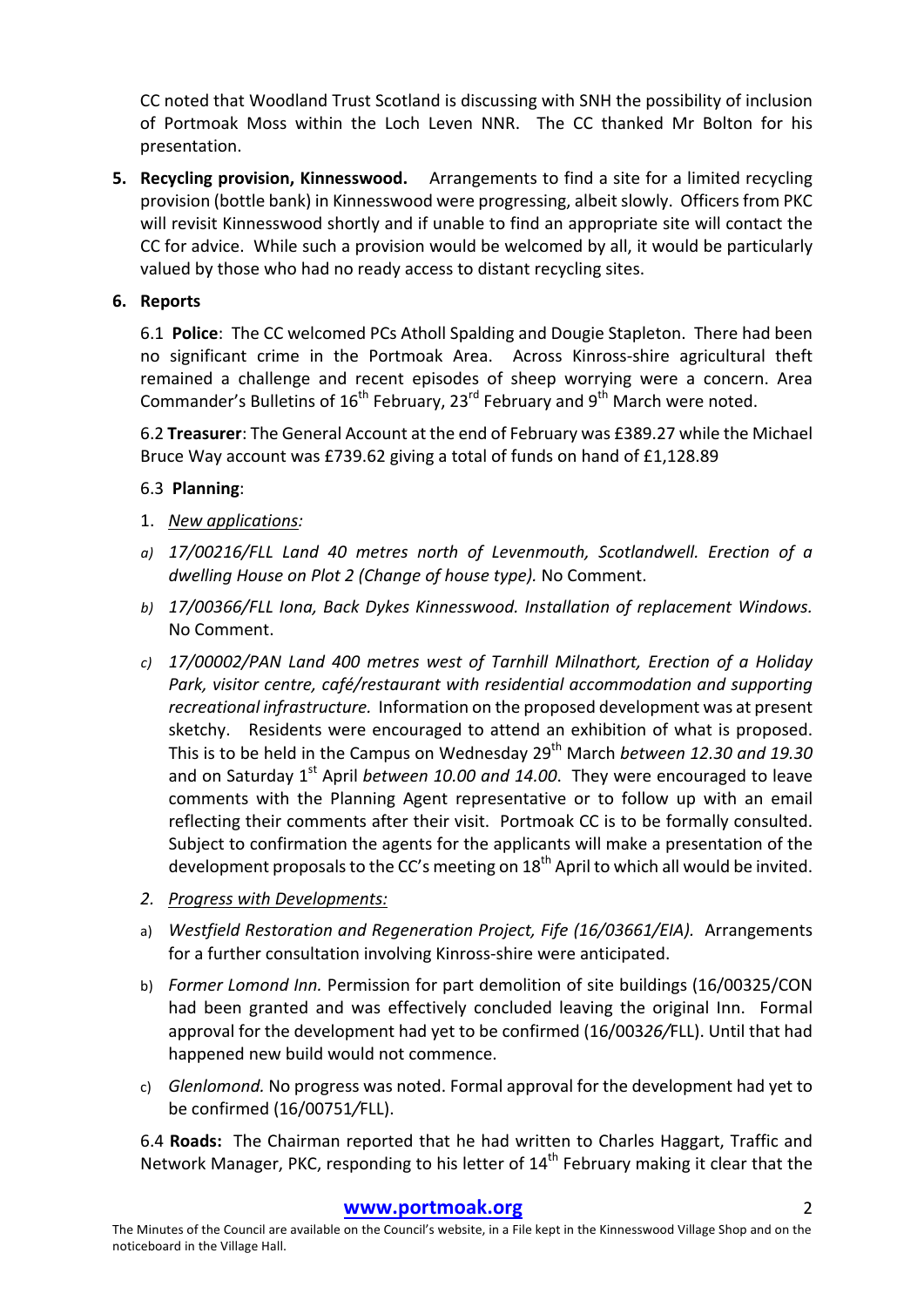CCs Comments made to PKC on the  $7<sup>th</sup>$  December were the culmination of three years careful consideration and community consultation. He clarified: why provisions were needed to advise HGVs of the unsuitability of transiting Portmoak along the A911; what speed restrictions were sought along the A911; that, with the possibility of a significant development at Westfield, safety measures along the B9097 should be kept under review; and why the promised option appraisal was needed to establish a safe foot path from Scotlandwell to the Church and beyond. The CC considered a suggestion from WCllrs Robertson's that the embankment on the west (loch-side of the road) could be widened to make a safer foot path. It would write to PKC in support of this.

The Chairman noted that, while there was still a need to modify arrangements for certain build-outs, these had become increasingly acceptable across the community. The CC wished to look at the possibility of installing a further build-out at Woodmarch to enable safe pedestrian transit at that point.

Access to Portmoak Primary School. The CC had advised PKC of its view that:

- a) the proposed solution should be permanent and not just for an hour when the school opens or closes (large and emergency vehicles require access at all times); and that
- b) restricted parking areas must include the stretch on the left hand side of Buchan Avenue approaching the School and immediately opposite the sharp right hand turn leading to the car park. This is necessary for large vehicles to make the tight turn at that point.

Consultation on the proposals had revealed that some residents of Buchan Terrace had objected to the proposed parking restrictions in relation to their homes. Local residents were present and able to explain their concerns. In essence with the increasing size of a variety of service vehicles the road was plainly too narrow. These difficulties pertained irrespective of children arriving at or departing from the school. A number of alternative options were identified: build a new loop road and school access above the car park; reverse the current one way traffic flow; block off the entrance to the carpark from Buchan Avenue obliging all vehicles to enter from Bruce Road; and require all parents driving their children to school to park in Whitecraigs and to drop-off and pick-up their children there. There were disadvantages to each option and discussion was inconclusive. At the suggestion of WCllr Robertson, representatives of the CC would examine new arrangements introduced at Arngask Primary School, Glenfarg.

6.5 **Paths**: CCllr Tom Smith reflected on the loss of CCllr Chris Vlasto who had been an energetic and productive member of the Paths Group Team. He also reported that he had attended a PKC meeting for community council path groups and had found it very helpful. The Paths Group Team had an interesting agenda focusing on the development and maintenance of paths across Portmoak. It was looking for new members from across the community. If you are interested pleased contact CCllr Tom Smith on 0159 284 1160. The Team would look at accessing support for certain tasks from the community-based programme to rehabilitate offenders.

**7. Hustings for PKC elections.** In advance of the Perth and Kinross local council elections on Thursday  $4^{th}$  May, Portmoak CC planned to hold a "Hustings" in the Village Hall on the Tuesday  $11<sup>th</sup>$  April at 7.00PM. The Hustings would be chaired By Louise Batchelor. Full details would be made available at the beginning of April.